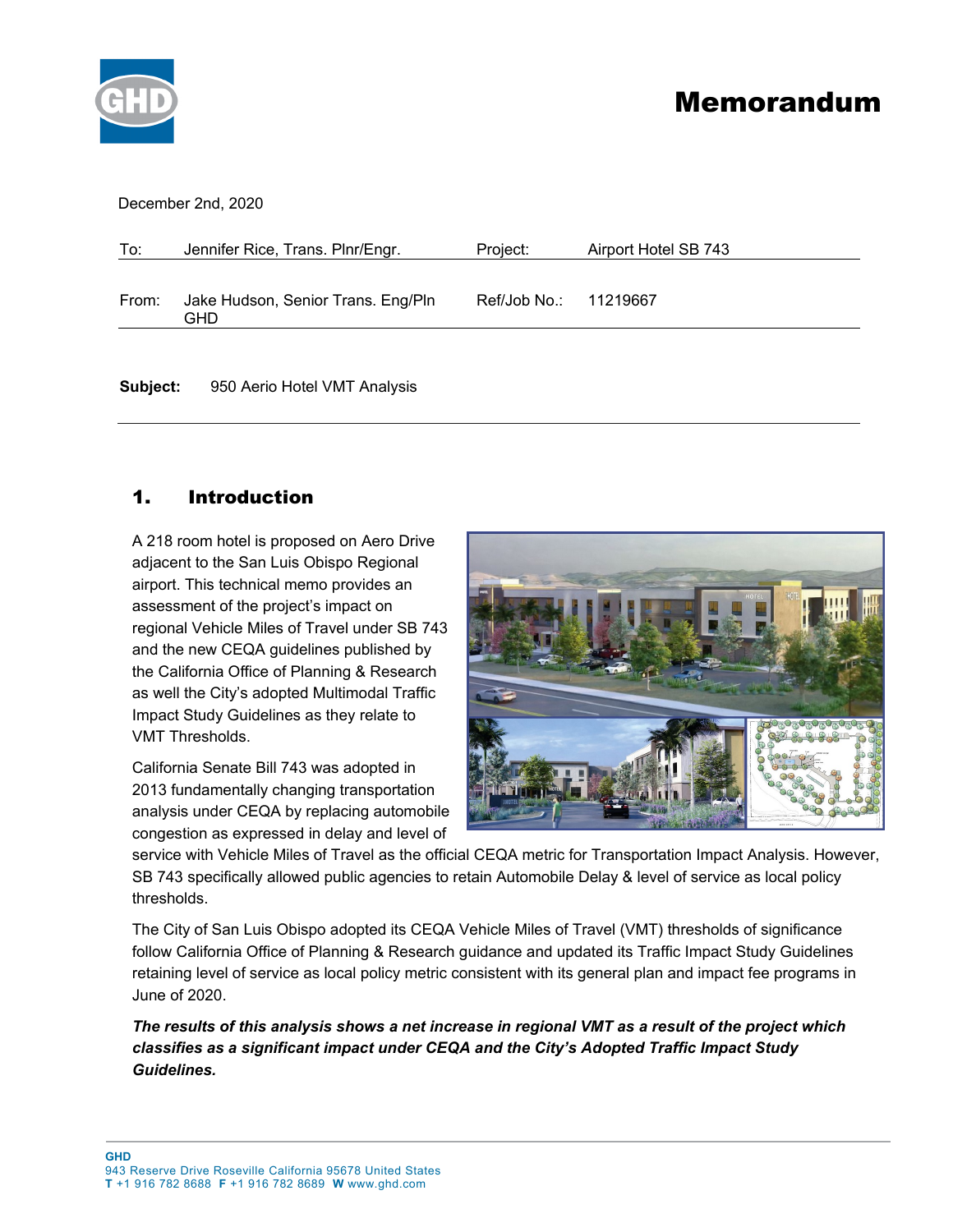

# 2. Methodology

#### **2.1 Landuse Types & Significance Thresholds**

For the purposes of VMT analysis the City has adopted three categories for analysis:

- I. Residential: Any home based land use including single and multifamily projects. Projects under this category are evaluated using the percent difference in VMT per Capita of the project versus the Region. Projects are considered to have a significant impact if the VMT per capita is above the regional average less 15%.
- II. Work: Any project where the majority of trips are made by employees. Projects under this category are evaluated using the percent difference in VMT per employee of the project versus the Region. Projects are considered to have a significant impact if the VMT per capita is above the regional average less 15%.
- III. Retail & Other: Any project where the majority of trips are made by customers or patrons, this category also includes any type of non-residential and non-work based projects such as infrastructure projects or unique/unusual landuse types. Projects under this category are evaluated using the net change in VMT. Projects are considered to have a significant impact if they result in a net increase in regional VMT.

For mixed use projects each individual landuse type within the project is evaluated independently, however, trip reduction characteristics of mixed use projects such as internal capture are accounted for.

### *The proposed project classifies as a Retail / Other landuse because the primary trip making characteristics are non-residential and non-work based. Therefore, the project was evaluated based on its net change to regional VMT.*

#### **2.2 City Travel Demand Model**

As part of the City adoption of its VMT Thresholds various methodologies were considered including the City Travel Demand Model, SLOCOG Travel Demand Model, & Big Data Resources. The City ultimately adopted the use of its own travel demand model for the purposes of VMT analysis. A key criteria for any VMT calculation tool is that the tool must account for the full trip length of project trips. It was determined that the City's travel demand model meets this criteria because the model boundaries extend regionally and the volume of trip production/attraction to the model boundaries are insignificant.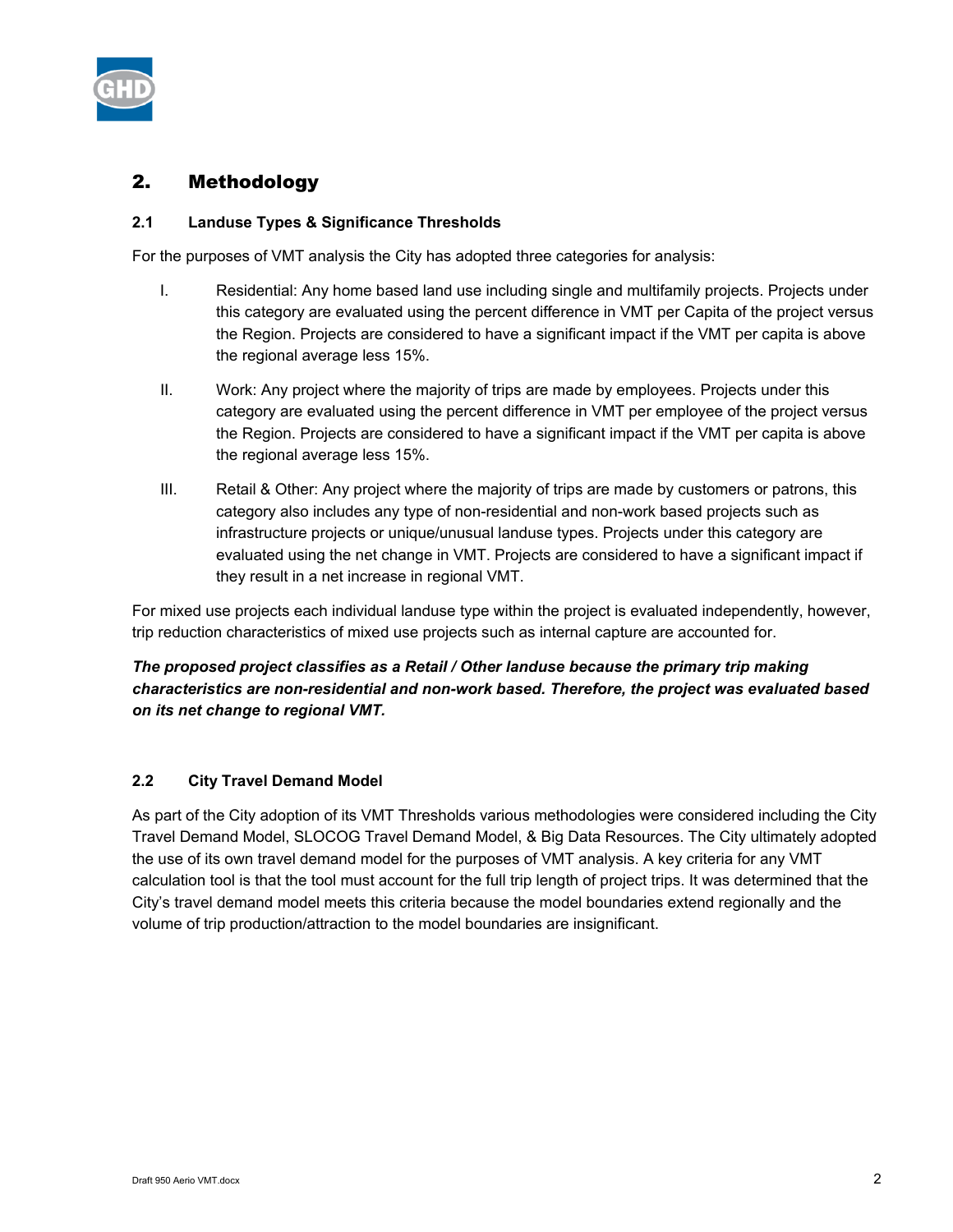

To assess the project's effect on net regional VMT the San Luis Obispo's baseline Travel Demand Model was run with and without the proposed project landuse with its respective model traffic analysis zone (558) as shown to the right in Figure 1.



Figure 1 Project Model TAZ

# Findings & Results

The analysis shows that the project resulted in a minor increase in regional VMT as shown in the comparison table below. Although, minor the increase in net regional VMT is still considered a significant impact under both the California Office of Planning & Research as well as the City's Adopted VMT Thresholds.

Table 1: San Luis Obispo City Travel Demand Model VMT Results

| Area                                | <b>NET VMT</b> |
|-------------------------------------|----------------|
| Regional Baseline - Without Project | 8,533,187      |
| Regional Baseline - With Project    | 8,533,580      |
| Net Change                          | 393            |
| % Change                            | 0.005%         |

Based on an assessment of trip lengths from the project's traffic analysis zone within the model it's estimated the average project trip length is approximately 8.3 miles. Therefore, approximately 48 project trips are contributing to the net increase in regional VMT.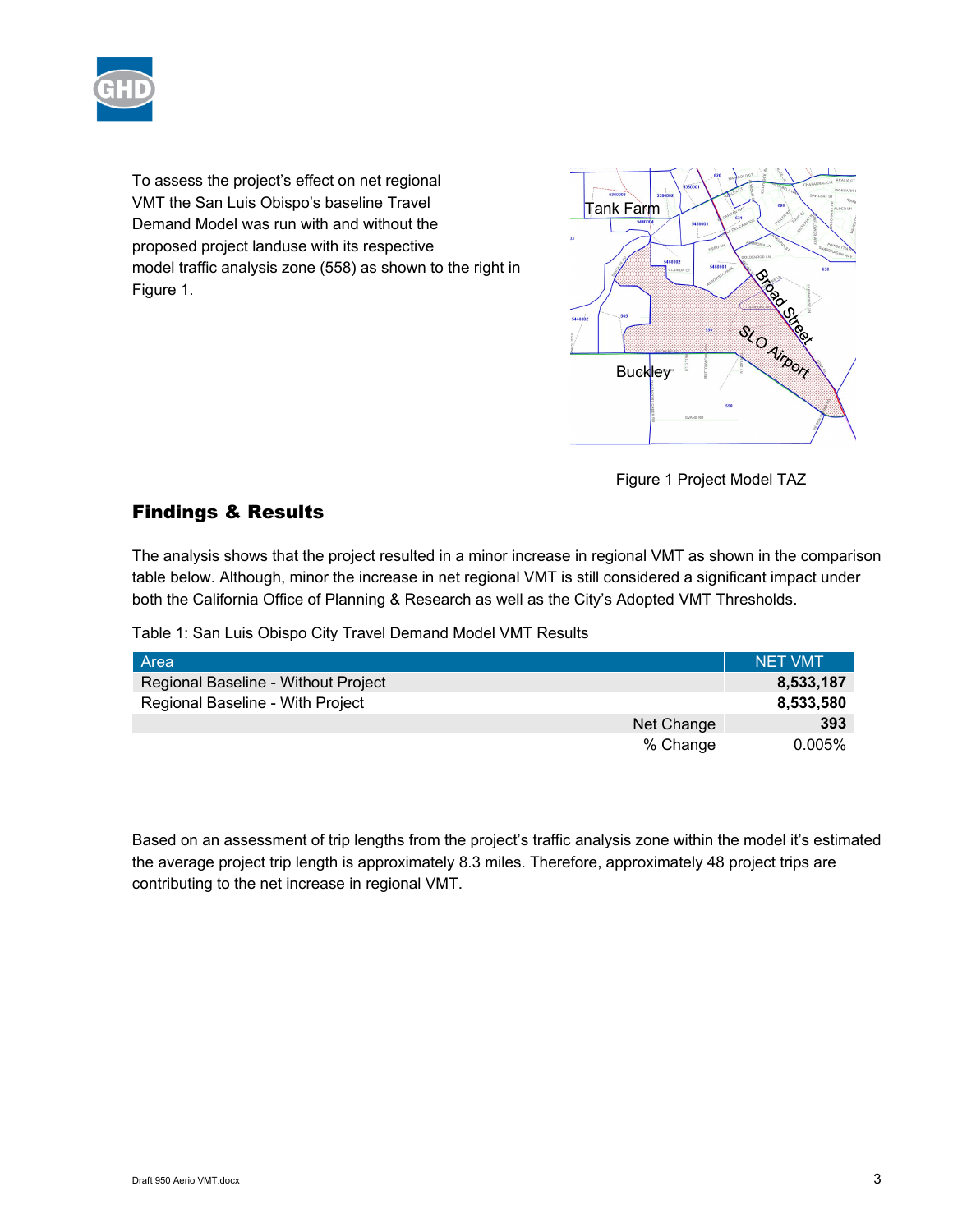

Although the average trip length is approximately 8.3 miles, modeled trip lengths ranged from 0 to 100 miles. As show in in table 1 to the right, trips in excess of 30 miles are projected to be infrequent.



Figure1 Project TAZ Trip Length Distribution

As shown in Figure 2, person trips within the immediate area of the project including the airport are estimated to account for approximately 15% to 20% of project traffic. The predominant travel pattern to and from the project is projected to be the City's downtown core at 3 miles which accounts for approximately 30% to 35% of the project traffic.



Figure 2 Project TAZ Trip Distribution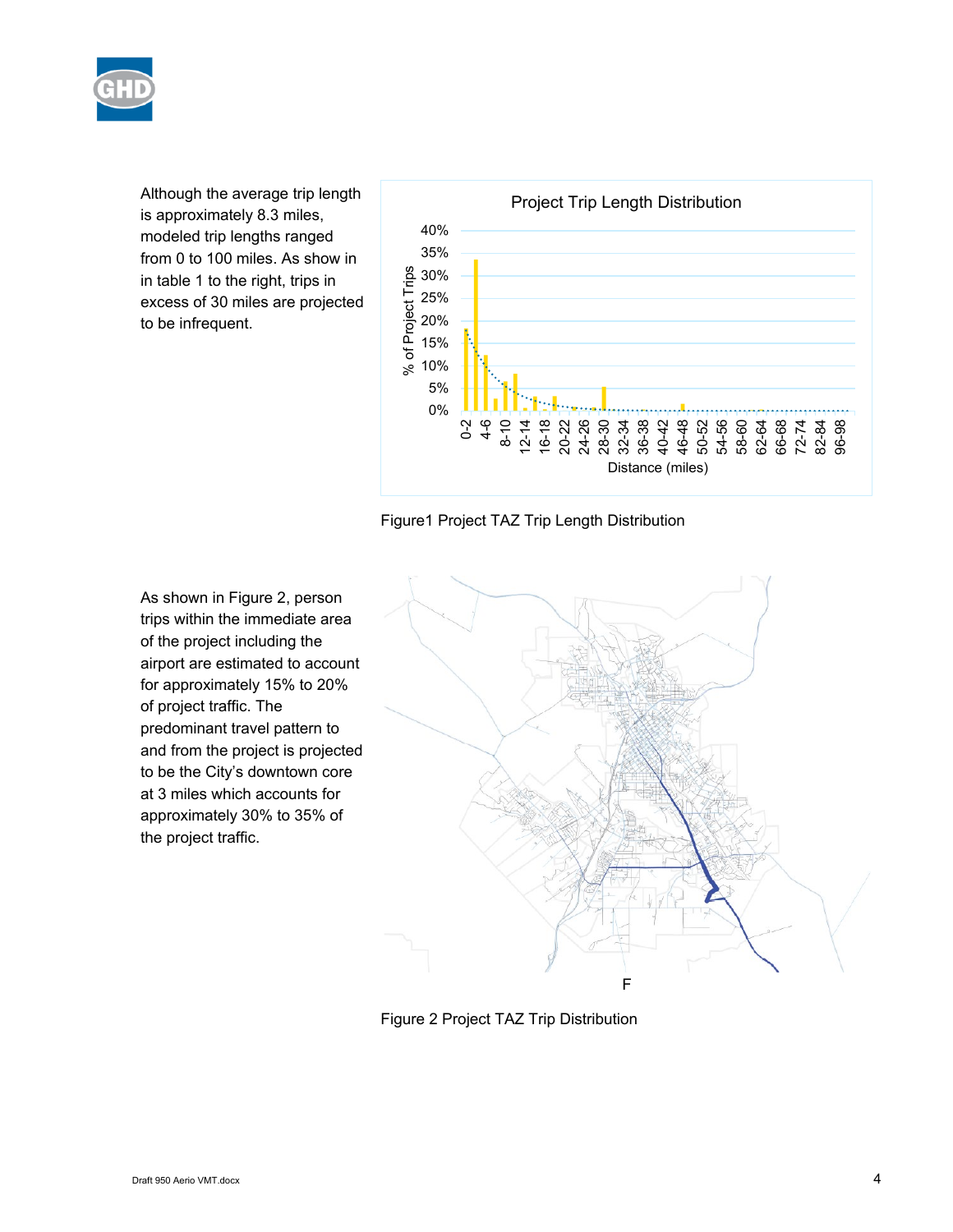

# Mitigation

The project will need to implement measures to reduce VMT by 393 or approximately 48 daily trips. The project can accomplish this reduction in three ways:

- 1. Modification of project description or construction of non-auto infrastructure that inherently reduces trip generation and VMT without the need for an on-going implementation effort and monitoring. However modification of the project description to the extent needed may not be feasible due to zoning limitations. Also construction of non-auto infrastructure solely funded by the project to the extent needed may not be feasible due to costs relative to the cost of the project itself.
- 2. The project can establish a peer to peer cap and trade or exchange with another property or development in process. This trade would result in lowering the significance threshold for the other property/development by 8.3 VMT and raising the significance threshold for this project by 8.3 VMT to achieve an overall no net increase in VMT. This would require an agreement between property owners and the modified thresholds to be recorded on the property deeds. This method would also not require an on-going implementation effort and monitoring.
- 3. The project can implement a programmatic trip reduction plan. CAPCOA's "Quantifying Green House Gas Mitigation Measures" is currently one of the most widely used tool boxes of VMT mitigation measures, Attachment A to this report is a summary of the VMT reduction strategies reported by CAPCOA.

Programmatic measures require active and on-going implementation by property occupants/owners in perpetuity as well as monitoring to ensure those measures are being implemented and are achieving the intended effect. Programmatic monitoring also imposes an on-going cost to the City. If a trip reduction plan is the adopted as the mitigation method; it's recommended that the plan be recorded as a deed restriction or other similar means to ensure that future occupants/owners are aware of the requirement and are obligated to the on-going implementation of VMT reduction strategies. An on-going mitigation monitoring program should be included within the plan to ensure programs are being implemented by the occupants/owners and those programs are achieving their intent. The City should consider including requirements for the occupants/owners to fund costs associated with mitigation monitoring.